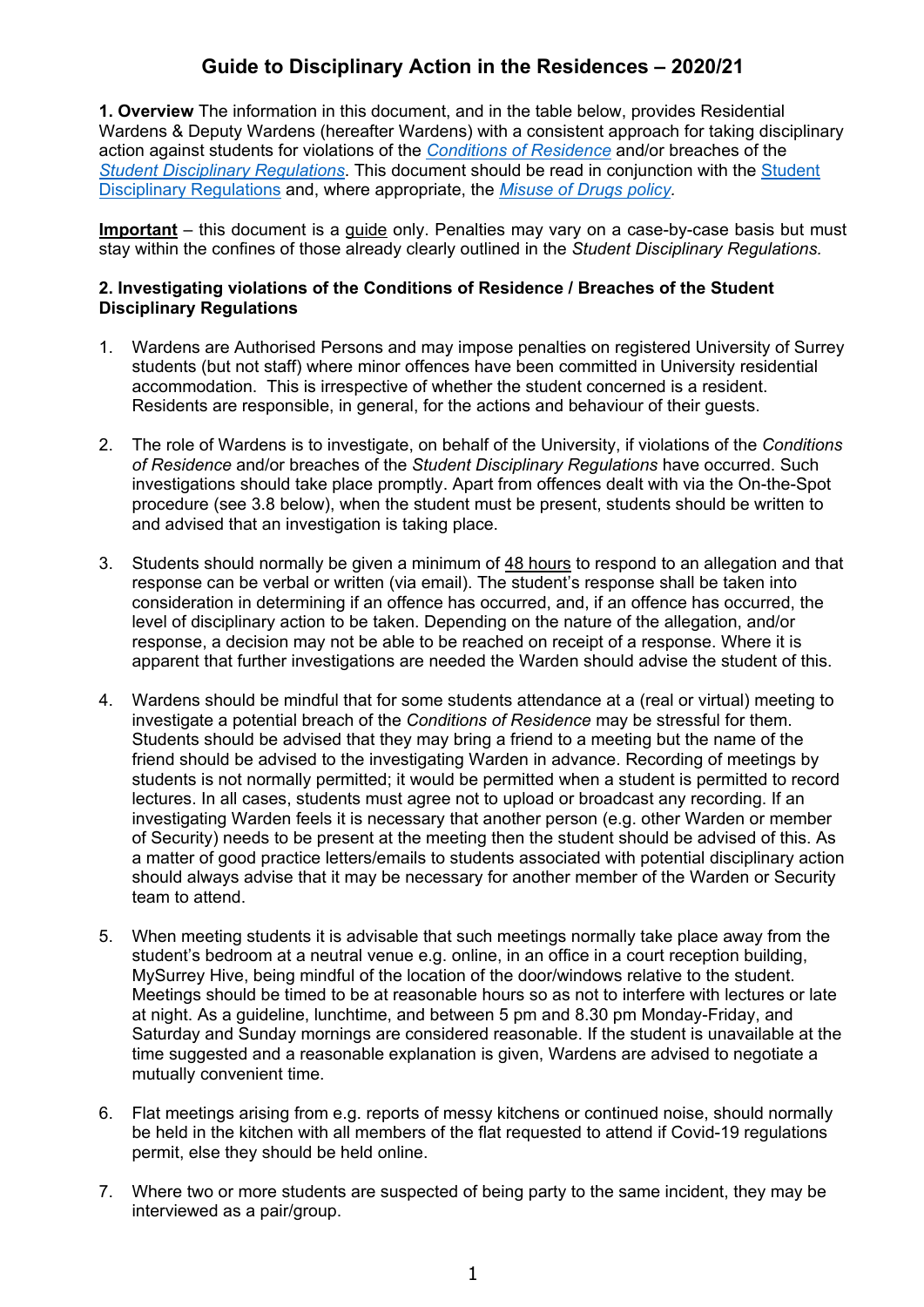- 8. Academic Departments should not be contacted by Wardens about disciplinary action taken against specific students. Should a Warden feel that the actions of an individual are of a wider concern this should be referred to OSCAR.
- 9. USSU Student Societies. Where one or more alleged offences have been committed in the residences by students during the course of an event run by a USSU recognised society then the matter will be first investigated by the Wardens in relation to breaches of *Student Disciplinary Regulations*.

#### **3. Guidelines for Investigating Disciplinary Action and Possible Outcomes**

- 1. Where a Warden is acquainted with, or identifies matters of actual or possible misconduct, they are required to make enquiries, including of the student, to establish whether, on the balance of probabilities, misconduct has taken place and whether any such misconduct constitutes a minor or major offence. The burden of proof lies with the Authorised Person. It is not for the student to prove that they did not commit the alleged act of misconduct. Where a Warden believes that an offence has been committed and the physical evidence is limited but there is a strong suspicion that an offence has been committed on balance of probabilities, the letter to the student (cc'd to OSCAR) must make it clear that the conclusion was drawn on the basis of your firm or strong belief that the offence has been committed. Examples would include smoking (inc. drugs) in a room but the absence of cigarette butts, ash in the room at the time of speaking to the resident, however, the strong smell indicates the offence has taken place.
- 2. The table below is to be used when a Warden is satisfied that a violation of the *Conditions of Residence* and/or breaches of the *Student Disciplinary Regulations* have occurred. Violations are considered to be Inadvertent or Accidental Violation, a Lower Level Violation, a Medium Level Violation or a Higher Level Violation; examples of each are included in the table. Where a particular violation is not listed, Wardens should use their judgement as to whether an offence is Inadvertent or Accidental, a Lower, Medium or a Higher Level Violation. Advice from experienced colleagues can be sought. The level of a breach of the *Conditions of Residence* may be increased if aggregating factors are present. Such factors include the use of alcohol, illegal drugs or New Psychoactive Substances (NPS previously known as 'legal highs'), or inappropriate threatening language (including via social media, see [Social Media Policy\)](https://policies.surrey.ac.uk/policies-regulations-and-codes-practice) and behaviour (e.g. intentionally blowing smoke into someone's face).
- 3. Repetition of minor incidents, irrespective of whether they are of the same or similar nature, will normally escalate the seriousness, and the level of disciplinary action. A typical response will be the doubling of the fine for the original incident or referral to Panel hearing. The maximum fine for any one offence is £200, however, care should be exercised that the total sum to be fined for a series of related offences is not excessive.
- 4. In the event that a number of (potentially different) offences take place around the same time a Warden may (i) deal with all the offences at once if they are minor, (ii) deal with the minor offences but may refer a more serious offence to OSCAR or (iii) refer all the minor offences to OSCAR for consideration as a major offence.
- 5. For 2020/21 a suspended fine should be issued for all but the most serious First Offences (see table). The Table below indicates the action to be taken. The decision to issue a fine is independent of any decision in relation to recovery of any costs due to damage.
- 6. Where a student has been found guilty of an offence, the correspondence to the student should be sufficiently worded to ensure that should there be a closely related offence that the second offence can be considered a repeat of the first offence. Examples of good practice would refer to the 'misuse of illegal drugs' which would cover the misuse of cannabis and prescription tablets, where as if the disciplinary letter was just for the 'misuse use of cannabis' then misuse of prescription tablets would not be considered a repeat drug offence. As a second example the correspondence should be clear that the offence is 'tampering with smoke detector' not simply 'covering a detector with a bag' as 'covering a detector with a sock' would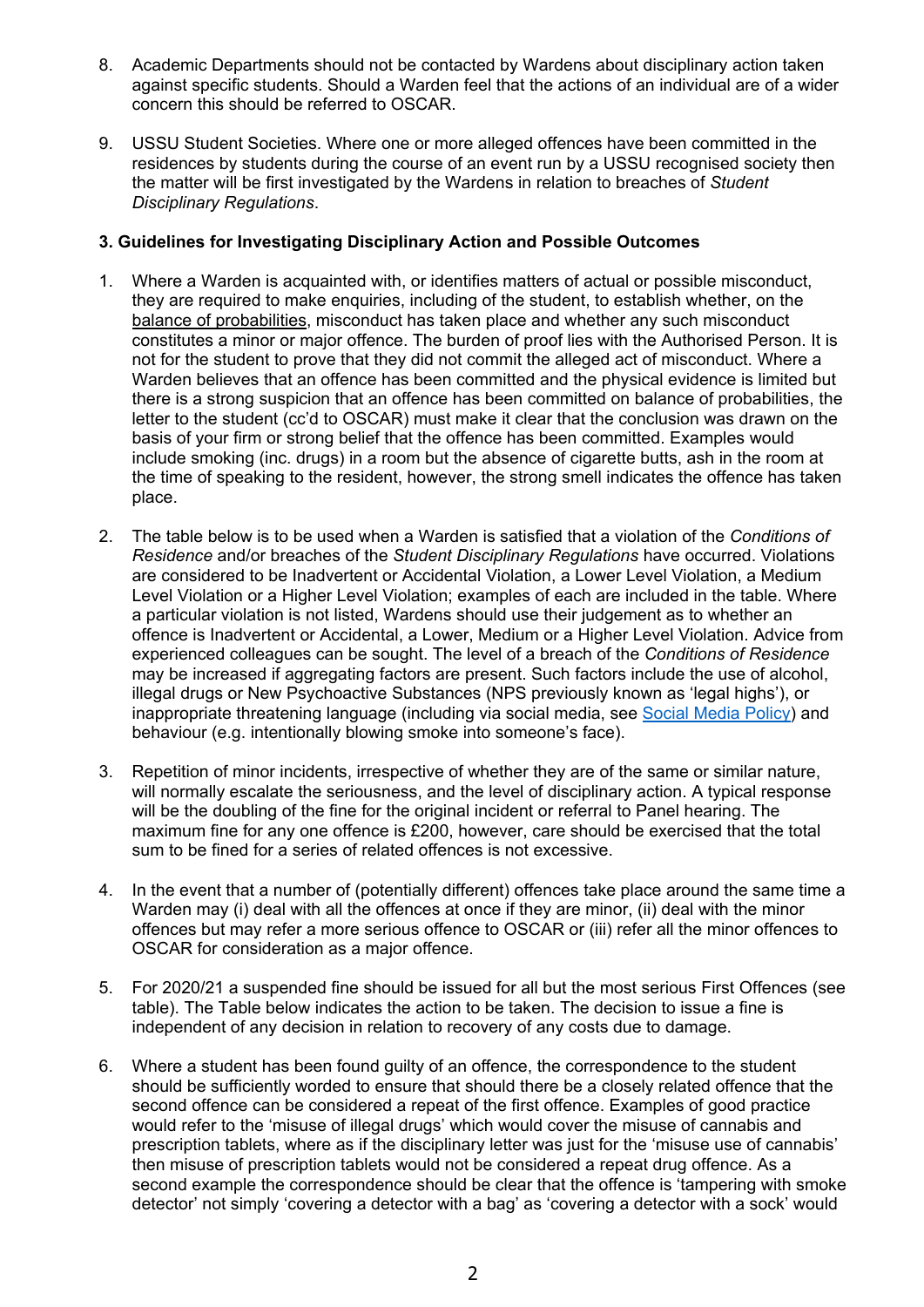not be considered a repeat offence. Wardens can refer to the specifics of the incident but the broader issue should also be brought out.

- 7. It is important that Wardens maintain consistency regarding terminology on fine issues.
	- a. The term "Written warning" is used to indicate final opportunity for the student to remedy their behaviour before an actual or suspended fine is imposed. A Written Warning should also include reference to appeal to OSCAR.
	- b. A "Final Warning" is used where a repeat offence will most likely result in referral to OSCAR "for consideration by a Disciplinary Panel where the student's continued suitability for living in residences may be considered". A student cannot appeal against your decision to refer a matter to OSCAR (as the Warden is not making the final decision on the investigation).
- 8. Recording of offences using the 'On-the-Spot' (OTS) fine forms is permitted but it is essential that the suspended box is ticked; information will still need to be recorded on SID. Suspended OTS fines are designed to provide an immediate form of feedback to the student that their behaviour is inappropriate thus can only be issued by a Warden who witnessed the offence. Should an offence be witnessed by a member of University Security and reported to a Warden, then the allegation will be investigated in the usual way. The student must have an opportunity to respond verbally to the Warden issuing the OTS fine. On-the-Spot fine forms cannot be sent via letter or email. An 'On-the-Spot' fine cannot be issued for a first offence associated with drug misuse and/or tampering with a smoke detector, a letter/email must be sent. On-the-spot fines should not be issued where a student is not in a position to respond in a reasonable way due to intoxication or clear distress; such matters are best dealt with by email and/or meeting in the following days.
- 9. If a Warden detects an offence on rounds and the resident is not present (e.g. a sock covering a fire detector head, the Warden should enter the flat, observing Covid safe practice, then enter the room, remove the sock leaving a Room Access Notification form), the Warden should invite the resident to respond following the sending of a letter/email to the student in the usual way.
- 10. As students do not generally choose their housemates, fines to a group of residents (for example where responsibility is collective (e.g. messy kitchen, flat noise), or where no individual culprit can be found) are normally to be avoided. Whilst a global financial penalty to recover costs due to damage may be appropriate, global disciplinary measures should be issued with caution, and with particular regard to balancing fairness and deterrence in light of the situation in question.
- 11. Disciplinary action and fine letters should, where appropriate, signpost to support services, including mentors. In the case of confirmed cannabis use, this would include signposting to CUBIC (Cannabis Users Brief Intervention Course) run by Centre of Wellbeing.

## **4. Specific offences: Noise**

- 1. Action arising from noise complaints depend on several factors. Firstly, students are reminded (in the Residents Guide, online induction, and Warden Welcome presentation), that there should be minimal noise audible outside the room between 11 pm and 8 am (University quiet hours). During exam time there should be minimal noise audible outside the room at all times. (Wardens should send out reminders about noise closer to the Semester 1 and 2 exam times).
- 2. When deciding if noise is excessive the following points will be considered:
	- (i) has a complaint(s) been received,
	- (ii) what is the possible impact on other residents and members of the University/local community,
	- (iii) the level of noise being created and the time of day and
	- (iv) have previous complaints been made.

If in the judgment of a member of University Security or a Warden the noise is deemed to be excessive and/or intrusive then the level of noise will be required to be reduced immediately,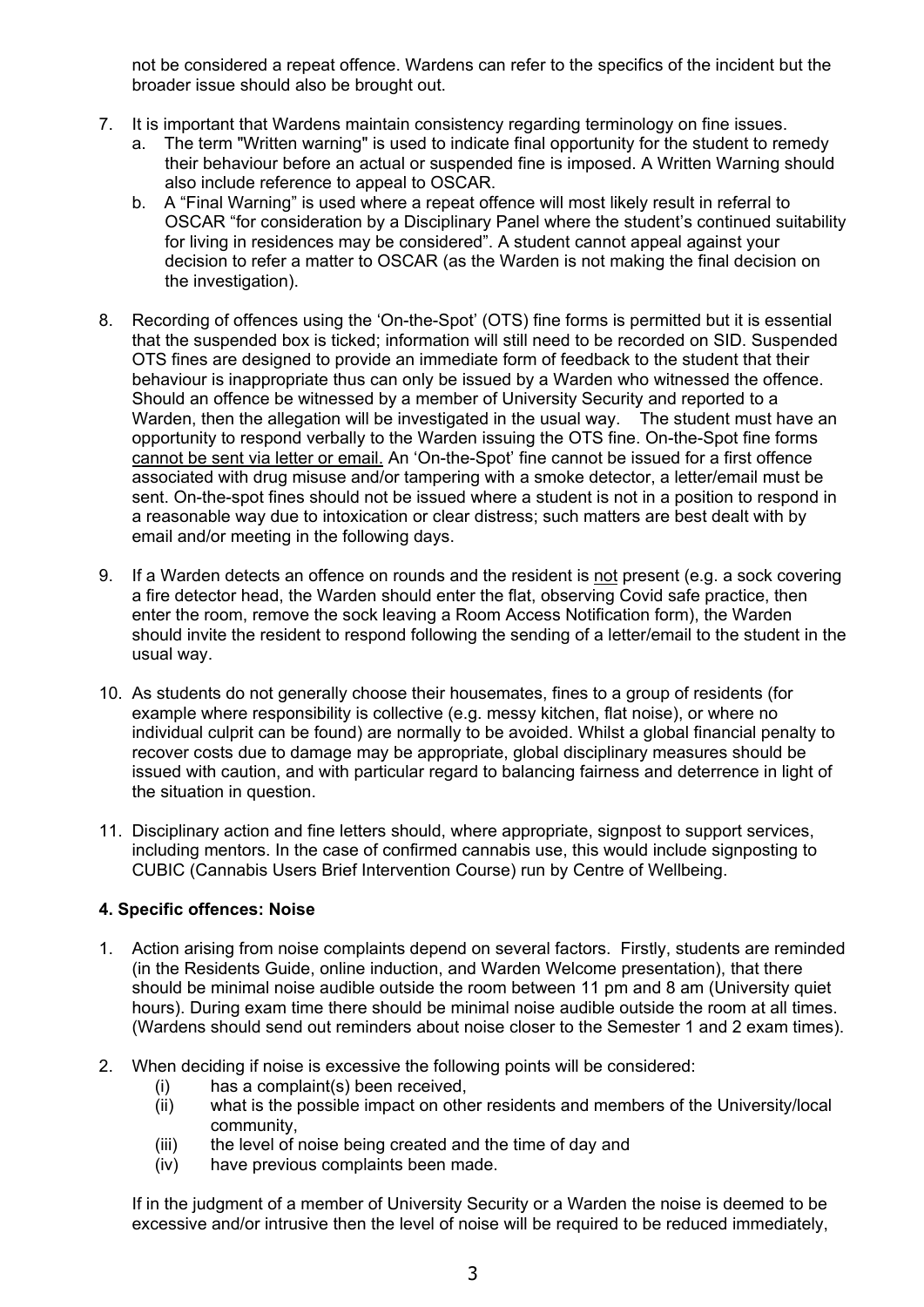the item creating the noise can be confiscated and further disciplinary action may be taken if appropriate as per the Table below.

#### **5. Smoking and related offences**

- 1. Smoking, including the use of electronic cigarettes, vapes (due to smell and/or as a possible route to illegal drug use) and hookah pipes, is not permitted indoors, on balconies/stairwells in any residence or within 2 m of a University building.
- 2. Smoking outdoors is not illegal, however, the University has a policy of trying to reduce the amount of smoking that takes place on campus and in the areas around the residences. Wardens should be mindful that disciplinary action for smoking when legally entitled to do so should be used with caution.
- 3. Residents found smoking outdoors but near to doors and windows should be advised that their action could be seen as anti-social behaviour and that the University reserve the right to take disciplinary action, that smoking shelters have been placed on the Stag Hill Campus /Manor Park/Hazel Farm. The University's smoking policy<sup>[1](#page-8-0)</sup> states "Where environmental tobacco smoke is drawn into a building and causes a nuisance to occupants the University can designate areas falling within two metres of a University owned or managed building as a smoke free external area."
- 4. Wardens should not normally take action against residents or students who are smoking outdoors who are on the move.
- 5. Wardens should not take action against residents or students who are smoking at or near to commercial or licensed premises e.g. Heart and Soul or the Campus Shop as this will be a matter for the staff in these areas to patrol and act upon.

#### **6. Specific offences: Lockouts**

- 1. Lockouts are dealt with by University Security and are reported to Wardens. Each lockout requires a member of Security to be taken away from front line duties which may affect their ability to help with injured students, students in distress and fire activations. It is reasonable for a student to request assistance from University Security on three occasions per semester during the academic year. Consideration should be used about the number of lockouts and their frequency especially at the start of the year and in areas with electronic locks (e.g. block G at Manor Park).
- 2. Lockouts where assistance from Reception Staff results in the issuing of a temporary key (and no security assistance) will count as one of the three lockouts.
- 3. Although students are advised about three lockout rule in the Residents Guide and at Warden Welcome events, Wardens should inform a resident when they have had their third lockout (if identified to the Wardens). In such a situation, the resident should receive an advisory email that a fourth lockout will normally trigger disciplinary action.
- 4. Each subsequent lockout after the fourth lockout would normal trigger further disciplinary action e.g. if a student receives a suspended fine of £25 for Lower Level Violation disciplinary action (first offence) for four lockouts, a fifth lockout would normally result in an activation of that fine. A sixth lockout would normally result in a referral to OSCAR. However, Wardens should consider the total number of lockouts and the time period over the academic year.

#### **7. Specific offences: Illegal drug use and New Psychoactive Substances**

1. This section should be read in conjunction with the *[Misuse of Drugs policy](https://surrey-content.surrey.ac.uk/sites/default/files/2021-04/student-drugs-policy.pdf)* and the Supporting Information. As described in the *Misuse of Drugs policy*, the University cannot permit the use or possession of illegal drugs on its premises. The University also recognises that education about the use and effects of illegal drugs is important when dealing with cases of proven use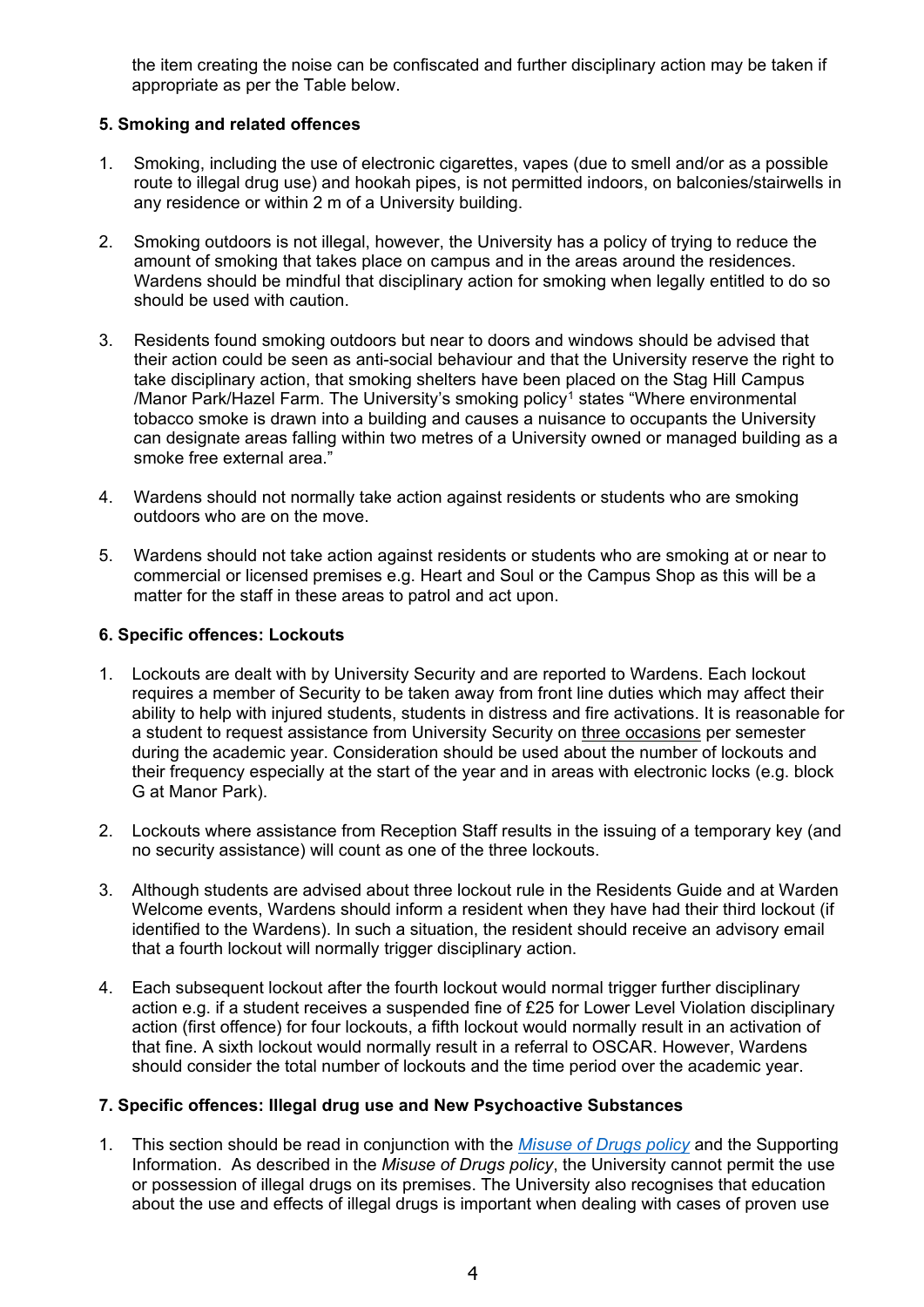or possession. For a student who is found using, or in possession of class B or C drugs, the following penalties will be applied

- (i) If a student is caught in possession and smoking drugs inside the residences, then (for a first offence) the disciplinary action will be: (i) a fine of £100 for possession for use of illegal drugs + issue of a final warning that a subsequent offence will be referred to OSCAR for possible consideration by a Student Disciplinary Panel (ii) a £50 fine for smoking indoors, however see (iii) below.
- (ii) If a student is caught in possession but there is no evidence of use OR is found smoking drugs outside of the residences, then (for a first offence) the disciplinary action will be a fine of £100 for possession or use of illegal drugs + issue of a final warning that a subsequent offence will be referred to OSCAR for possible consideration by a Student Disciplinary Panel.
- (iii) However, in both cases above, should the student agree to and complete an education session with a nurse (or approved alternative) within a reasonable time of notification (typically 30 days) then the £100 fine for possession or use of illegal drugs will be suspended for the remainder of the academic year. The Resident is responsible for getting a letter (or email) with cc to OSCAR, from the nurse to confirm their satisfactory attendance. For smoking in their room, if the student satisfactorily attends a fire safety class within a reasonable time of notification (typically 30 days) then the £50 fine for smoking will be suspended for the remainder of the academic year. The Resident is responsible for getting a letter (or email) with cc to OSCAR, from the Safety Office to confirm their satisfactory attendance
- (iv) A student will normally be referred to OSCAR for cannabis possession and/use at a first offence if it is proved that a resident is found to have also tampered with the fire detection system, or there are felt to be aggregating factors such as the quantity of material is high, there is evidence or strong suspicions of supply to others or where the behaviour or attitude raises concern about living in accommodation.
- (v) Possession or suspected possession of class A drugs should be reported to Security and referred to OSCAR.
- *2.* From 2016 New Psychoactive Substances (aka 'legal highs') are not legal. The possession of NPS in residences is not permitted as they represent an infringement of Health and Safety Conditions of Residence specifically *'Residents are not allowed to bring into the Courts any substance or equipment which might be hazardous to health or safety, e.g. petrol, solvents, laboratory equipment etc.'*

Such materials may be seized under the University Disciplinary Regulations<sup>1</sup>. Possession of a small quantity of New Psychoactive Substances (<5 individual units) will be considered as a Medium Level Violation of the Conditions of Residence. Possession of larger quantities (>5 individual units) where there is a suspicion of intentional to supply to others can be considered as a Higher Level Violation of the Conditions of Residence as their presence represents a more serious Health and Safety risk.

Suspected supply of NPS should be reported to Security and referred to OSCAR.

## **8. Specific offences: Animals in Residences**

(i) Students are not normally permitted to keep an animal in their room and disciplinary action for Anti-social behaviour (lower level violation) can be taken as per the table below.

In exceptional circumstances, Disability and Neurodiversity Support (or equivalent) may give authorisation for a resident to have a support animal in their room. In such a situation, no disciplinary action will be taken unless the resident wilfully allows the animal to stray

<span id="page-4-0"></span> $<sup>1</sup>$  sect. 13 (viii), B3: Student Disciplinary Regulations</sup>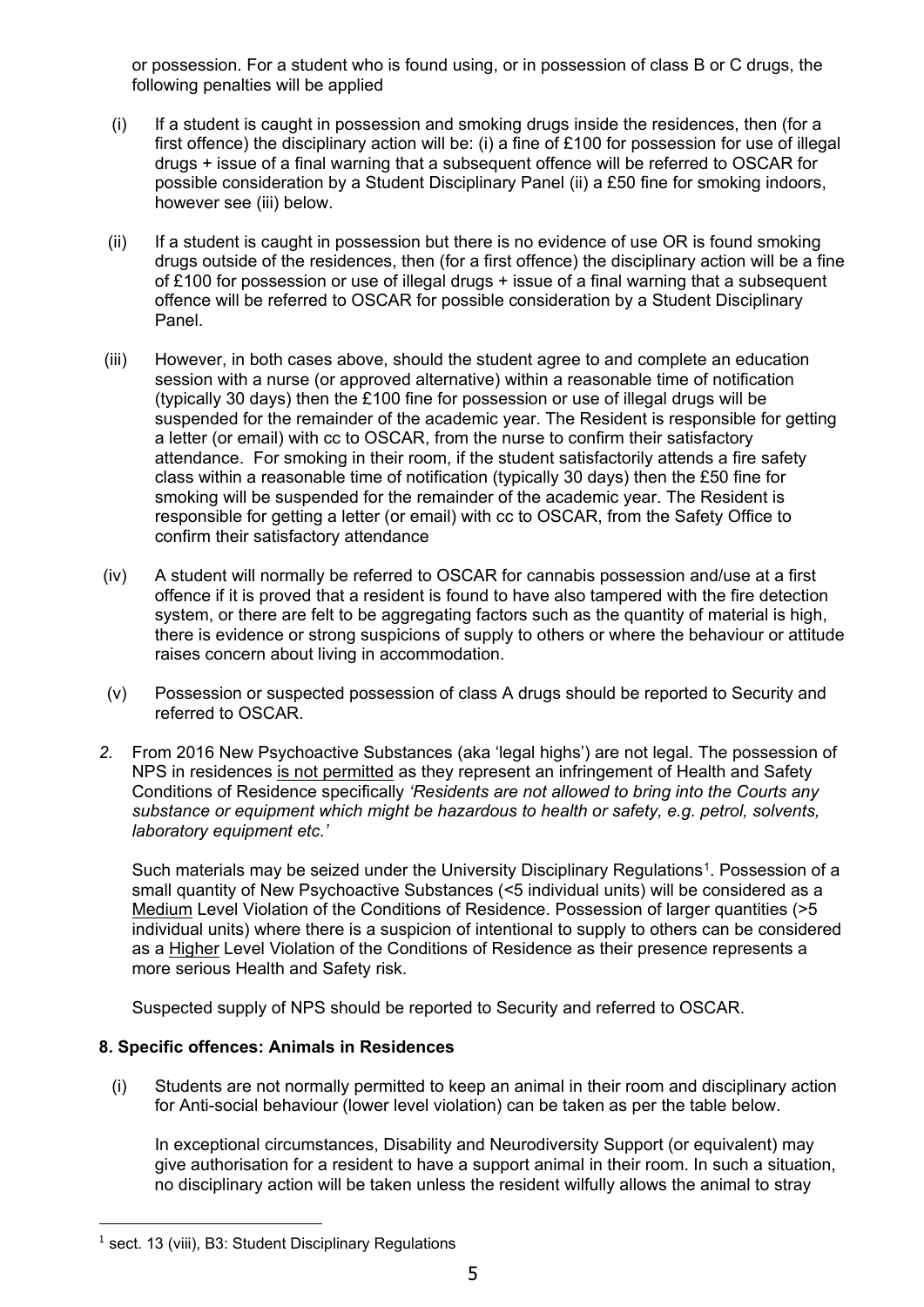freely outside of their room in the flat corridor/kitchen area and there is a complaint from a resident. This will be considered an example of (Medium Level) anti-social behaviour as some residents may have a dislike or phobia about a particular animal. The onus is on the resident to prove that they have been given authorisation to have an animal in their room.

- (ii) In the case where another resident has an allergy which is affected by the presence of the animal then mediated discussions should take place between the parties concerned. Advice should be sought where a mediated solution is not possible.
- (iii) Any student with animal in their room (authorised or not) who is found to neglecting or mistreating the animal will be subject to more serious disciplinary action (Higher Level violation).

#### **9. Social Distancing and Covid-19**

1. In the event that the UK Government has issued Social Distancing advice/instructions e.g. in relation to Covid-19, students may be subject to University Disciplinary Action if they ignore the advice/instructions. The use of Disciplinary Action against students for breaches of social distancing should be used with caution. Where possible advice to individuals or flats about its importance should be employed before resorting to disciplinary action; please seek further advice from the Senior Warden or from OSCAR if sanctions are to be levied.

2. However, where there is evidence of breaches of social distancing and disciplinary action is felt appropriate, then this should be considered as a Medium Level Health and Safety Violation with a fine of £50 (suspended for a first offence). Such action is appropriate since breaches of social distancing may cause actual or potential distress or harm (physical or psychological) to other people irrespective of whether or not distress or harm was intended, as defined in the *Student Disciplinary Regulations*.

3. A further breach should be referred to a Student Disciplinary Panel

4. If, after investigating a reported breach of social distancing, a Warden concludes that there was a degree of deliberate recklessness or a serious breach (e.g. hosting of a party or repeated breaches) then this should be considered a Higher Level Health and Safety Violation with a fine of £100 in the first instance; as a alternative a Warden may refer the case to OSCAR, even after a first offence.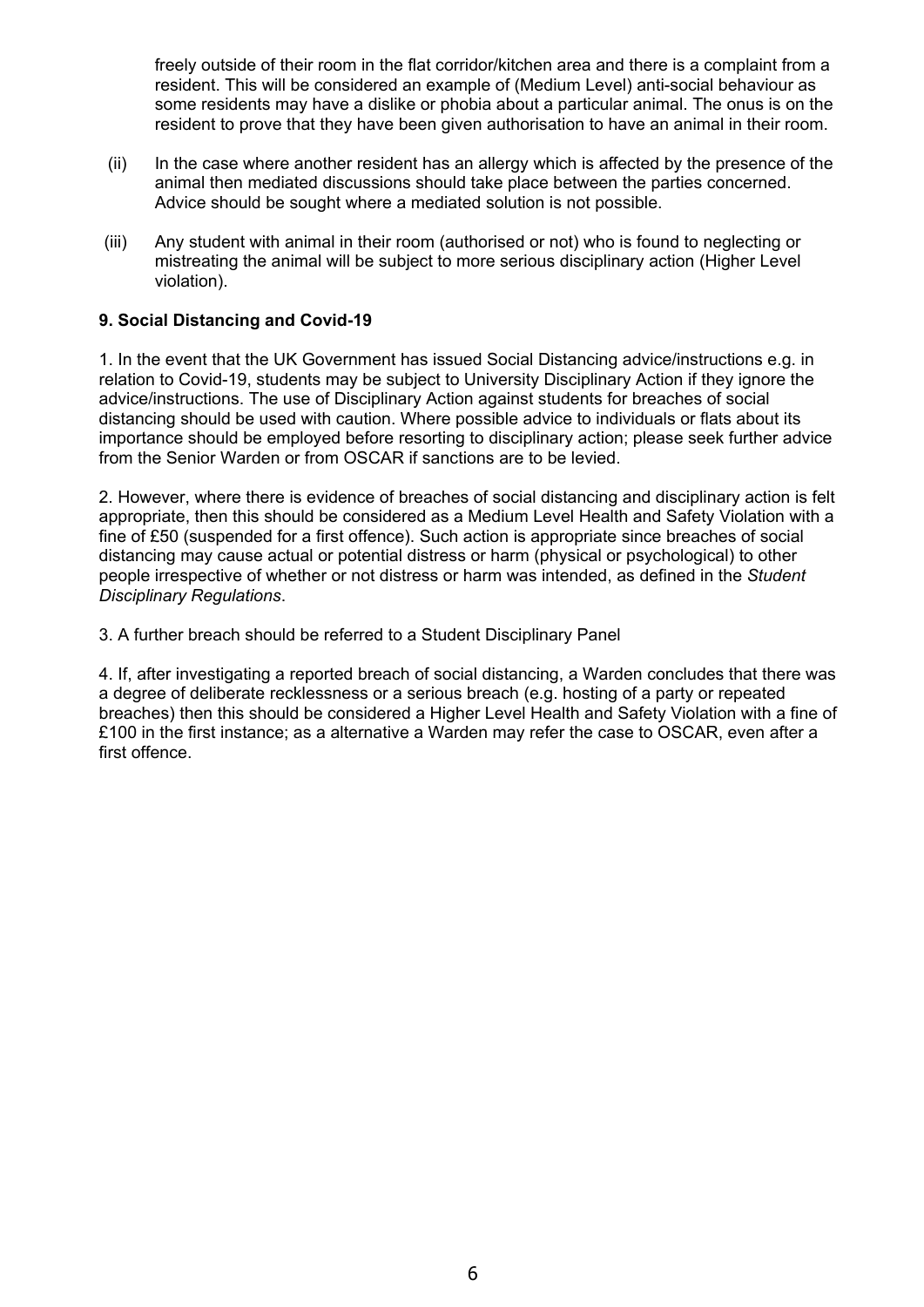**Important** – this document is a guide only. Penalties may vary on a case-by-case basis but must stay within the confines of those already clearly outlined in *Student Disciplinary Regulations.*

# **Guide to Disciplinary Action in the Residences – 2020/21**

| Level of Breach of the Conditions of Residence (CoR).<br>Examples include                                                                                                                                                                                                                                                                                                                               | Action to be taken for this level of<br>offence                                                                                                                                                                                                                                                                                                                                                                                           |
|---------------------------------------------------------------------------------------------------------------------------------------------------------------------------------------------------------------------------------------------------------------------------------------------------------------------------------------------------------------------------------------------------------|-------------------------------------------------------------------------------------------------------------------------------------------------------------------------------------------------------------------------------------------------------------------------------------------------------------------------------------------------------------------------------------------------------------------------------------------|
|                                                                                                                                                                                                                                                                                                                                                                                                         |                                                                                                                                                                                                                                                                                                                                                                                                                                           |
| <b>Inadvertent or Accidental</b>                                                                                                                                                                                                                                                                                                                                                                        |                                                                                                                                                                                                                                                                                                                                                                                                                                           |
| Health & Fire safety violation - accidental<br>e.g. alarm activation via steam from a shower, aerosol<br>spray, or hair dryer used too close to detector.                                                                                                                                                                                                                                               | 1 <sup>st</sup> offence: Verbal or email advisory.<br>Recorded on Student Information Desk<br>(SID) only, not reported to OSCAR.                                                                                                                                                                                                                                                                                                          |
| Anti-social behaviour violation - inadvertent e.g.<br>poor personal/communal hygiene<br>personal possessions left in corridors<br>unclean personal kitchen utensils left about<br>use of other residents' possessions<br>loud noise via music, tv or skype conversations or<br>small groups (not considered a party)<br>other inadvertent or accidental Breach of the<br><b>Conditions of Residence</b> | 2 <sup>nd</sup> offence: Written Warning Letter.<br>Recorded on SID and reported to OSCAR.<br>The resident letter must refer to right of<br>appeal to OSCAR.                                                                                                                                                                                                                                                                              |
| <b>Smoking policy violation - inadvertent e.g.</b><br>smoking close to a building e.g. resident or kitchen<br>window.<br>A distance of 2 m is quoted in the University Smoking<br>policy. Residents should be advised of smoking shelters.                                                                                                                                                              | 3rd offence: Suspended Fine of £25.<br>Recorded on SID and reported to OSCAR.<br>Requires a written or verbal warning and<br>mandatory attendance at a Students'<br>Union run Communal Living Workshop.<br>Not attending the course would lead to a<br>suspended fine being activated & apology<br>to affected individuals.                                                                                                               |
| <b>LOWER LEVEL VIOLATION</b><br>(Following a breach of the CoR)                                                                                                                                                                                                                                                                                                                                         | 1 <sup>st</sup> offence: requires a written or verbal<br>warning and mandatory attendance at a<br>Students' Union run Communal Living<br>Workshop and a suspended fine. Not<br>attending the course would lead to a<br>suspended fine being activated & apology<br>to affected individuals.<br>Recorded on SID and reported to OSCAR,<br>except in the case of violations associated<br>with the annual Fire Drill - see note 2<br>below. |
| Health & Fire safety violation - poor behaviour e.g.<br>alarm activation arising from unattended cooking<br>use of a kettle, heater, or steam iron in room<br>candle/naked flame used in room<br>use of non-standard rice cooker or portable washing<br>machine<br>failure to evacuate/cooperate satisfactorily during a fire<br>alarm or drill*.                                                       | 2 <sup>nd</sup> offence: After attending a workshop<br>would lead to a final warning & apology to<br>members of the flat; if no apology is<br>forthcoming then refer to OSCAR for<br>consideration by a Panel.                                                                                                                                                                                                                            |

<span id="page-6-0"></span>**<sup>2</sup>** Residents will be given an opportunity to attend the Fire Safety Lecture held in November as an alternative to payment of fine. Should a resident not attend the lecture then the fine of £25 shall be imposed. Disciplinary action in relation to the annual drills shall not be notified to OSCAR until this lecture is run. **An email/letter should then be sent to each resident who has a fine confirmed in order to allow them an opportunity to appeal, with a cc to OSCAR.** Other violations of the conditions of residence detected during the fire drills may be dealt with at any stage.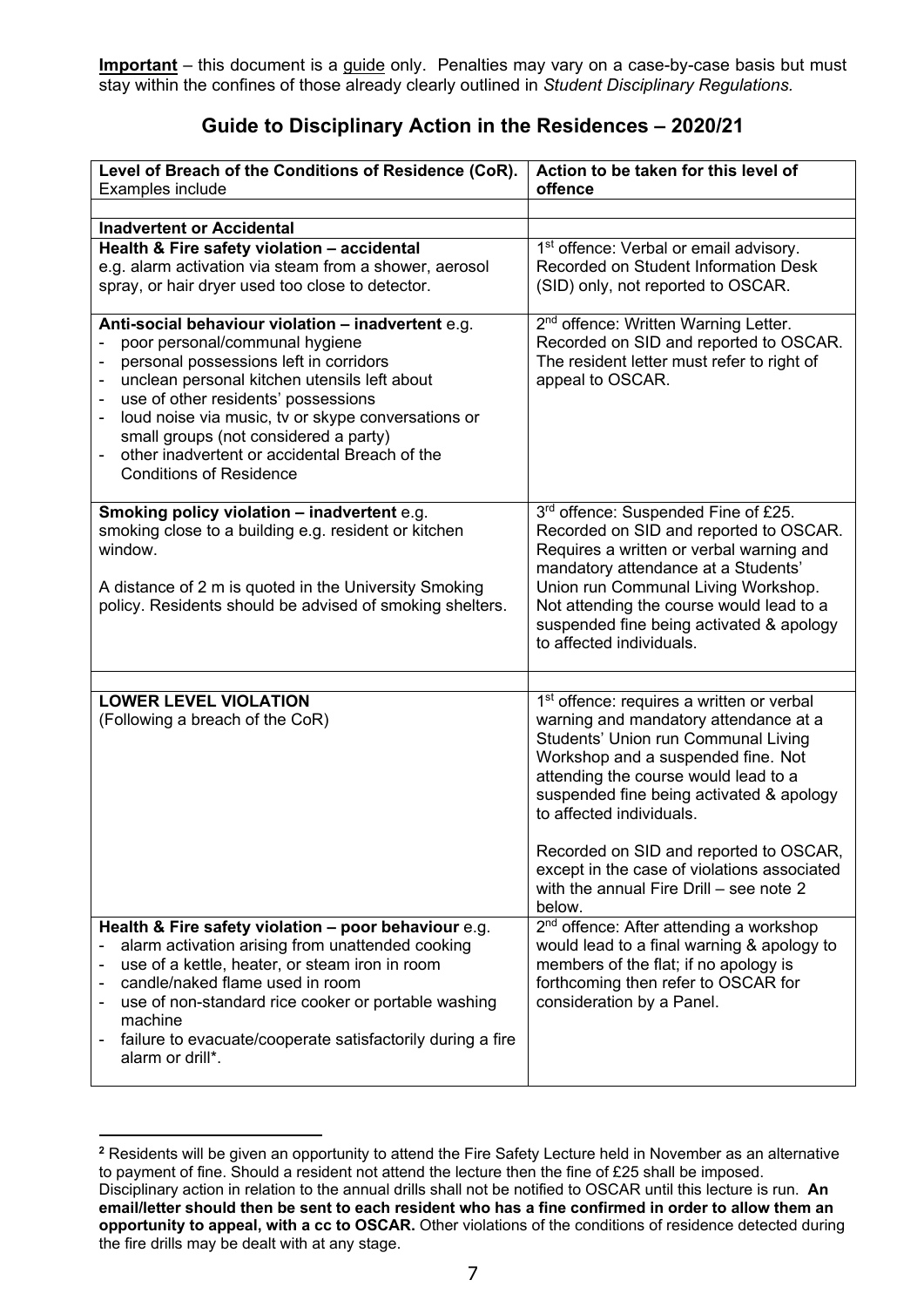| Anti-social behaviour violation - nuisance behaviour<br>repeated lock-outs requiring assistance (usually four as<br>a minimum);                                                                                                                                                                   | 3rd offence: referred to OSCAR for<br>consideration of further disciplinary action                      |
|---------------------------------------------------------------------------------------------------------------------------------------------------------------------------------------------------------------------------------------------------------------------------------------------------|---------------------------------------------------------------------------------------------------------|
| quiet hours violation in the form of noise outside of<br>-<br>exam time;                                                                                                                                                                                                                          |                                                                                                         |
| unauthorised guests (considered as a one-off but still a<br>-<br>nuisance);                                                                                                                                                                                                                       |                                                                                                         |
| Bullying and/or Cyberbullying                                                                                                                                                                                                                                                                     |                                                                                                         |
| Unauthorised kitchen party.<br>Messy Kitchen or room<br>-                                                                                                                                                                                                                                         |                                                                                                         |
| Food theft<br>Presence of an unauthorised animal in room.                                                                                                                                                                                                                                         |                                                                                                         |
|                                                                                                                                                                                                                                                                                                   |                                                                                                         |
| <b>MEDIUM LEVEL VIOLATION</b>                                                                                                                                                                                                                                                                     |                                                                                                         |
| Health & Fire safety violation - intentional behaviour                                                                                                                                                                                                                                            | 1st offence £50 (suspended) fine provided                                                               |
| tampering with fire safety equipment. Does not<br>include the covering of a detector nor setting off<br>the alarms.                                                                                                                                                                               | the student attends at a Students' Union<br>run Communal Living Workshop (for non-<br>smoking offences) |
| Action or inaction likely to cause injury or impair safety<br>on university premises; this includes violation of Social<br>Distancing advice or instructions                                                                                                                                      | 1st offence £50 (suspended) fine provided<br>the student attends at a fire safety class                 |
|                                                                                                                                                                                                                                                                                                   | The fine is activated if the student fails to<br>attend the relevant session.                           |
|                                                                                                                                                                                                                                                                                                   |                                                                                                         |
| Smoking policy violation - intentional behaviour e.g.<br>Smoking (including e-cigarettes and/or vapes) in<br>rooms, communal areas (including stairwells, balconies<br>or areas where no smoking signs have been erected)<br>is not permitted; this includes the use of electronic<br>cigarettes. | 2nd offence: Final Warning Letter for<br>potential referral to OSCAR                                    |
|                                                                                                                                                                                                                                                                                                   |                                                                                                         |
| Misuse of Drugs policy violation e.g.<br>Possession of a small amount of New Psychoactive<br>Substances, aka 'legal highs' (<5 units)                                                                                                                                                             | 3rd offence: referred to OSCAR for further<br>disciplinary action                                       |
| Anti-social behaviour - intentional behaviour e.g.                                                                                                                                                                                                                                                |                                                                                                         |
| intimidating or threatening behaviour or language<br>-<br>including bullying and cyberbullying,                                                                                                                                                                                                   |                                                                                                         |
| including blowing smoke into someone's face<br>-                                                                                                                                                                                                                                                  |                                                                                                         |
| resident uncompliant to warden's or security officer's<br>$\qquad \qquad \blacksquare$<br>reasonable request including failure to disclose                                                                                                                                                        |                                                                                                         |
| personal details, and those of any guests, where it is<br>reasonable to require that such information be given;                                                                                                                                                                                   |                                                                                                         |
| quiet hours violation in the form of excessive noise<br>-                                                                                                                                                                                                                                         |                                                                                                         |
| during exam time;<br>unauthorised kitchen and flat party.                                                                                                                                                                                                                                         |                                                                                                         |
| Very Messy Kitchen<br>$\qquad \qquad \blacksquare$                                                                                                                                                                                                                                                |                                                                                                         |
| unauthorised guests (considered as extended stay)<br>$\overline{\phantom{a}}$<br>unaccompanied guests (where the resident is not<br>$\overline{\phantom{a}}$                                                                                                                                      |                                                                                                         |
| present)                                                                                                                                                                                                                                                                                          |                                                                                                         |
| Allowing animal to freely roam around a flat/house<br>which causes distress or discomfort to another resident                                                                                                                                                                                     |                                                                                                         |
| Damage to University property caused by being<br>intentionally reckless                                                                                                                                                                                                                           |                                                                                                         |
|                                                                                                                                                                                                                                                                                                   |                                                                                                         |
| <b>HIGHER LEVEL VIOLATION</b>                                                                                                                                                                                                                                                                     |                                                                                                         |
| Serious Health & Fire Safety Violation e.g.                                                                                                                                                                                                                                                       | 1st offence:                                                                                            |
| tampering with fire detectors, including covering of a                                                                                                                                                                                                                                            | Suspended £100 fine + Final Warning                                                                     |